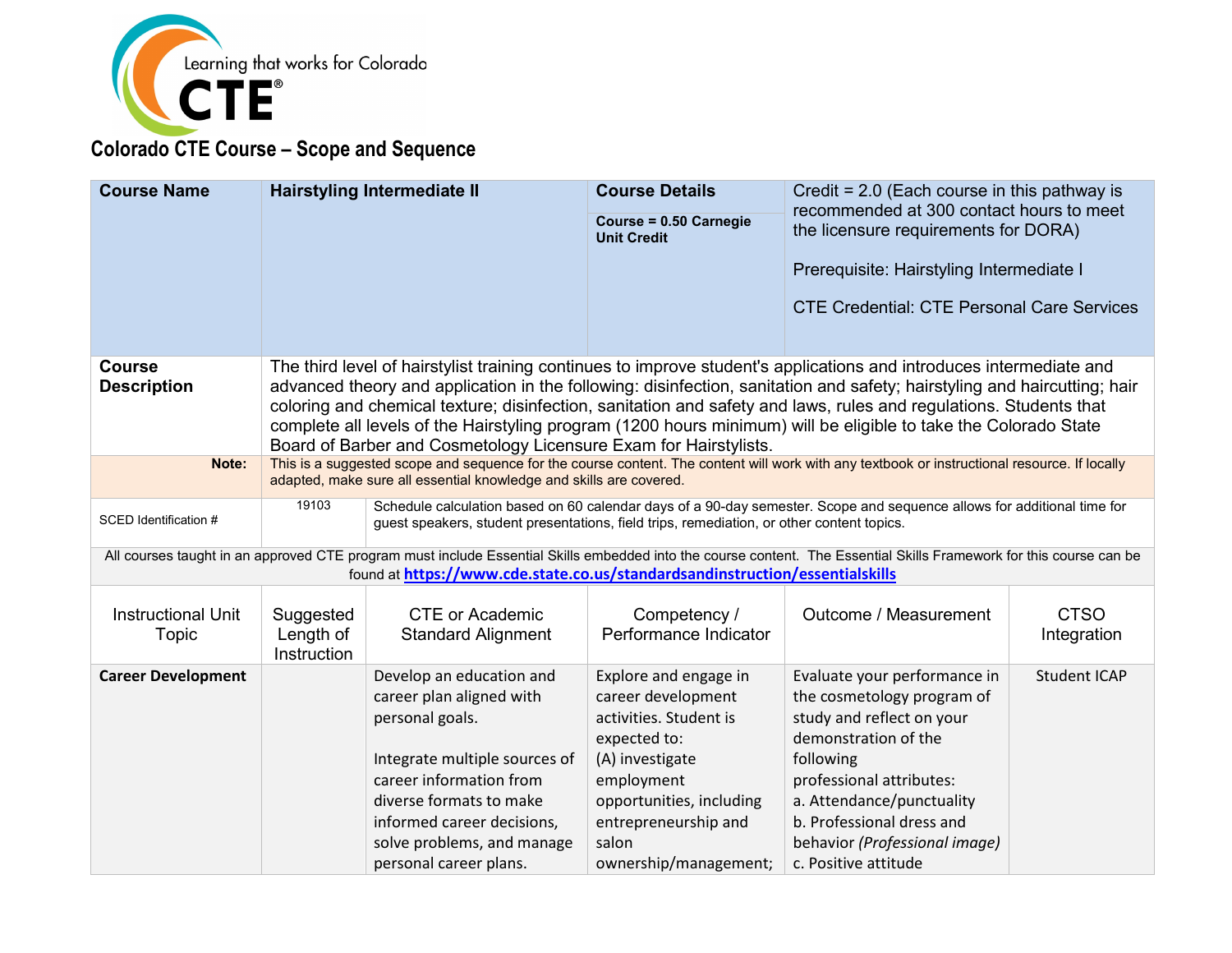

|  | (B) evaluate data or<br>outcome of a broad<br>range of personal care<br>services; and<br>(C) understand career<br>pathways and training<br>and licensing<br>requirements for<br>cosmetology<br>professionals in Colorado. | d. Collaboration<br>e. Honesty<br>f. Respect<br>g. Responsibility<br>h. Appropriate technology<br>use<br>i. Importance of ergonomics<br>Research codes of ethics for<br>running small businesses by<br>comparing samples from<br>professional organizations<br>(such as the Professional<br>Beauty Association).<br>Synthesize principles and<br>present your findings.<br>Gather relevant information<br>from multiple print and<br>digital resources (such as job<br>postings and promotional<br>materials) to prepare a<br>document or graphic<br>comparing the entry-level<br>qualifications for<br>cosmetologists and specific<br>cosmetology specialists.<br>Evaluate the impact of<br>postsecondary training and<br>describe the benefits of<br>participation in a professional<br>cosmetology organization,<br>such as the Association of<br><b>Cosmetology Salon</b><br>Professionals |  |
|--|---------------------------------------------------------------------------------------------------------------------------------------------------------------------------------------------------------------------------|------------------------------------------------------------------------------------------------------------------------------------------------------------------------------------------------------------------------------------------------------------------------------------------------------------------------------------------------------------------------------------------------------------------------------------------------------------------------------------------------------------------------------------------------------------------------------------------------------------------------------------------------------------------------------------------------------------------------------------------------------------------------------------------------------------------------------------------------------------------------------------------------|--|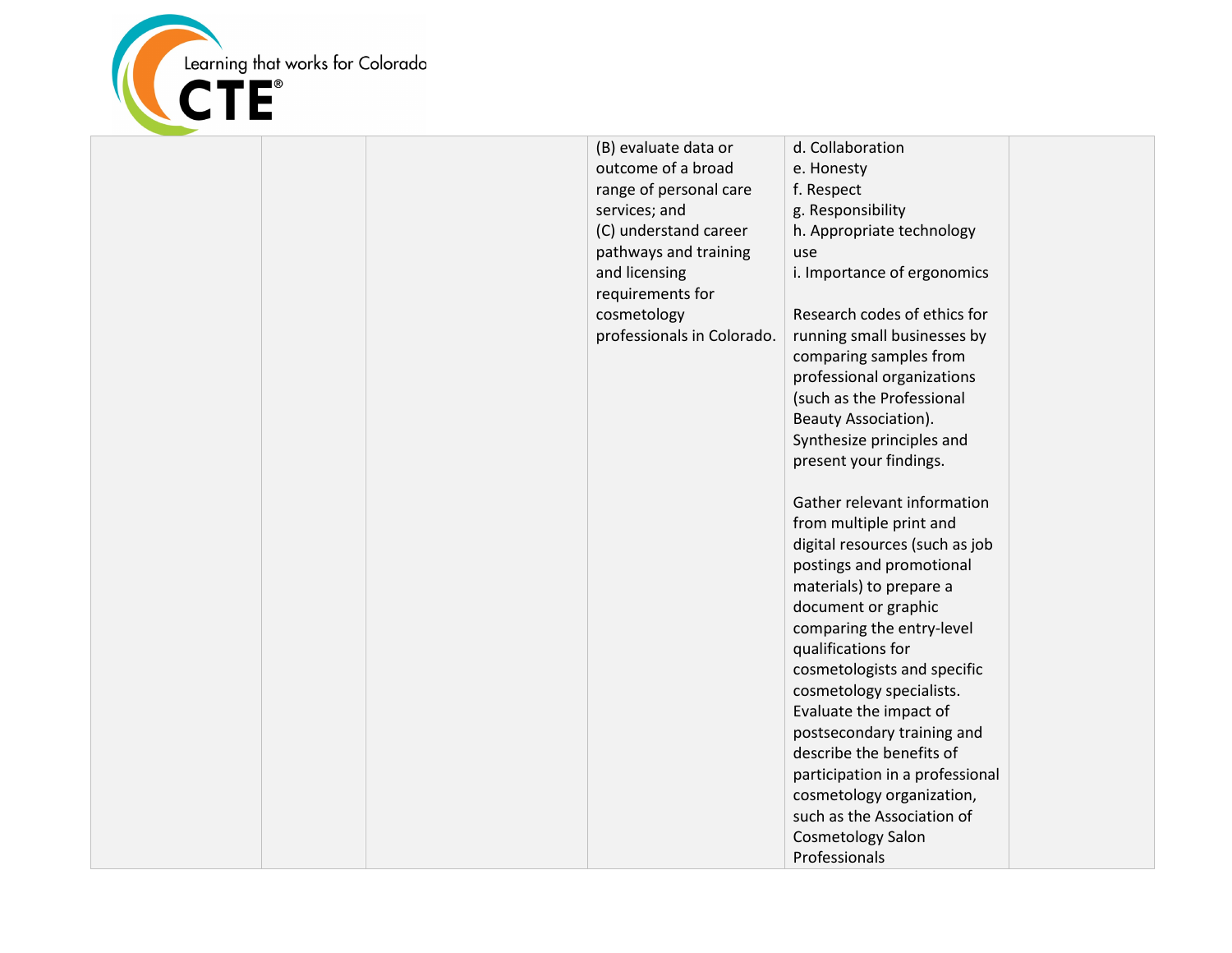

|                                              |                                |                           | (ACSP). Revise the career        |  |
|----------------------------------------------|--------------------------------|---------------------------|----------------------------------|--|
|                                              |                                |                           | pathway plan outlining           |  |
|                                              |                                |                           | academic and career              |  |
|                                              |                                |                           | achievement goals and            |  |
|                                              |                                |                           | timeline to reflect              |  |
|                                              |                                |                           | opportunities for                |  |
|                                              |                                |                           | advancement in the field.        |  |
|                                              |                                |                           |                                  |  |
|                                              |                                |                           | Work in teams to effectively     |  |
|                                              |                                |                           | plan and design mock hair        |  |
|                                              |                                |                           | shows implementing proper        |  |
|                                              |                                |                           | safety techniques, tools, and    |  |
|                                              |                                |                           | skills needed to attract         |  |
|                                              |                                |                           | clients and employers.           |  |
|                                              |                                |                           | Research and identify the        |  |
|                                              |                                |                           | objective of the event that is   |  |
|                                              |                                |                           | to be planned and prepare a      |  |
|                                              |                                |                           | written project proposal.        |  |
|                                              |                                |                           | Include the hair show's goals,   |  |
|                                              |                                |                           | location, criteria, constraints, |  |
|                                              |                                |                           | and information obtained         |  |
|                                              |                                |                           | through research, while also     |  |
|                                              |                                |                           | including a projected            |  |
|                                              |                                |                           | budget/cost analysis, a          |  |
|                                              |                                |                           | diagram of event space,          |  |
|                                              |                                |                           | timeline of planning, any        |  |
|                                              |                                |                           | personnel involved, and a        |  |
|                                              |                                |                           | professionalism rubric.          |  |
| Safety, Sanitation, and                      | Understand and apply safety,   | Careers in cosmetology    | Identify personal and jobsite    |  |
| <b>Efficient Work Practices</b>              | sanitation, and efficient work | include all aspects of    | safety hazards and               |  |
| (These standards may                         | practices for cosmetology      | sterilization and         | demonstrate practices for        |  |
| be embedded into the                         | professionals.                 | sanitation procedures     | safe and healthy work            |  |
| individual practice<br>areas or covered as a |                                | and personal care         | environments. Accurately         |  |
| stand-alone unit)                            | Demonstrate health and         | services, including hair  | read, interpret, and             |  |
|                                              | safety procedures,             | care, nail care, and skin | demonstrate adherence to         |  |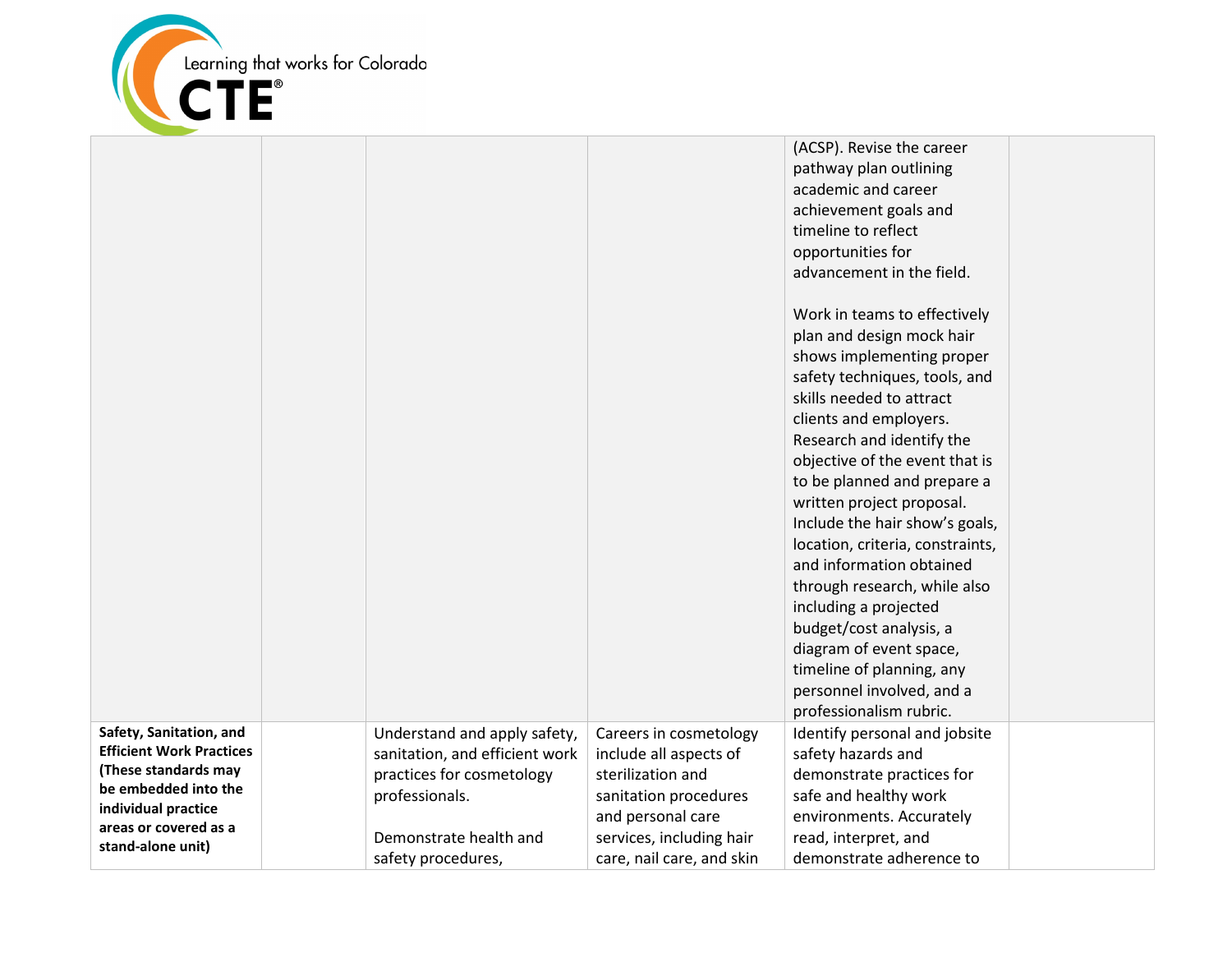

regulations, and personal health practices and determine the meaning of symbols, key terms, and domain-specific words and phrases as related to the Beauty Industry workplace environment. Use health and safety practices for storing, cleaning, and maintaining tools, equipment, and supplies. care. Students will be expected to develop an understanding of the technical knowledge and skills needed for success in the personal care services industry including: (A) Demonstrate the development of procedures of a safe and healthy work environment; (B) Demonstrate safe handling and use of disinfectant products and tools; (C) Explain and/ or demonstrate providing all services in a safe environment, taking measures to prevent the spread of infections and contagious disease; (D) List the various types and classifications of bacteria; (E) Describe how bacteria grow and reproduce; (F) Describe the relationship of bacteria to the spread of disease; (G) Define common diseases and disorders encountered by safety rules, including but not limited to rules pertaining to Occupational Safety and Health Administration (OSHA) and Environmental Protection Agency (EPA) guidelines, and state and national code requirements. Be able to distinguish between rules and explain why certain rules apply. Define and differentiate possible emergencies and emergency procedures. Create a disaster and/or emergency response plan including real-life examples describing principles and practices of infection control and blood-borne pathogens as it applies to EPA, OSHA and Safety Data Sheets (SDS). Identify decontamination procedures to ensure the safety of the client and/or peers in the classroom and laboratory. Apply workemergency teamwork procedures and social skills in following the rules for professional ethics and demonstrate a cultural awareness of hygiene and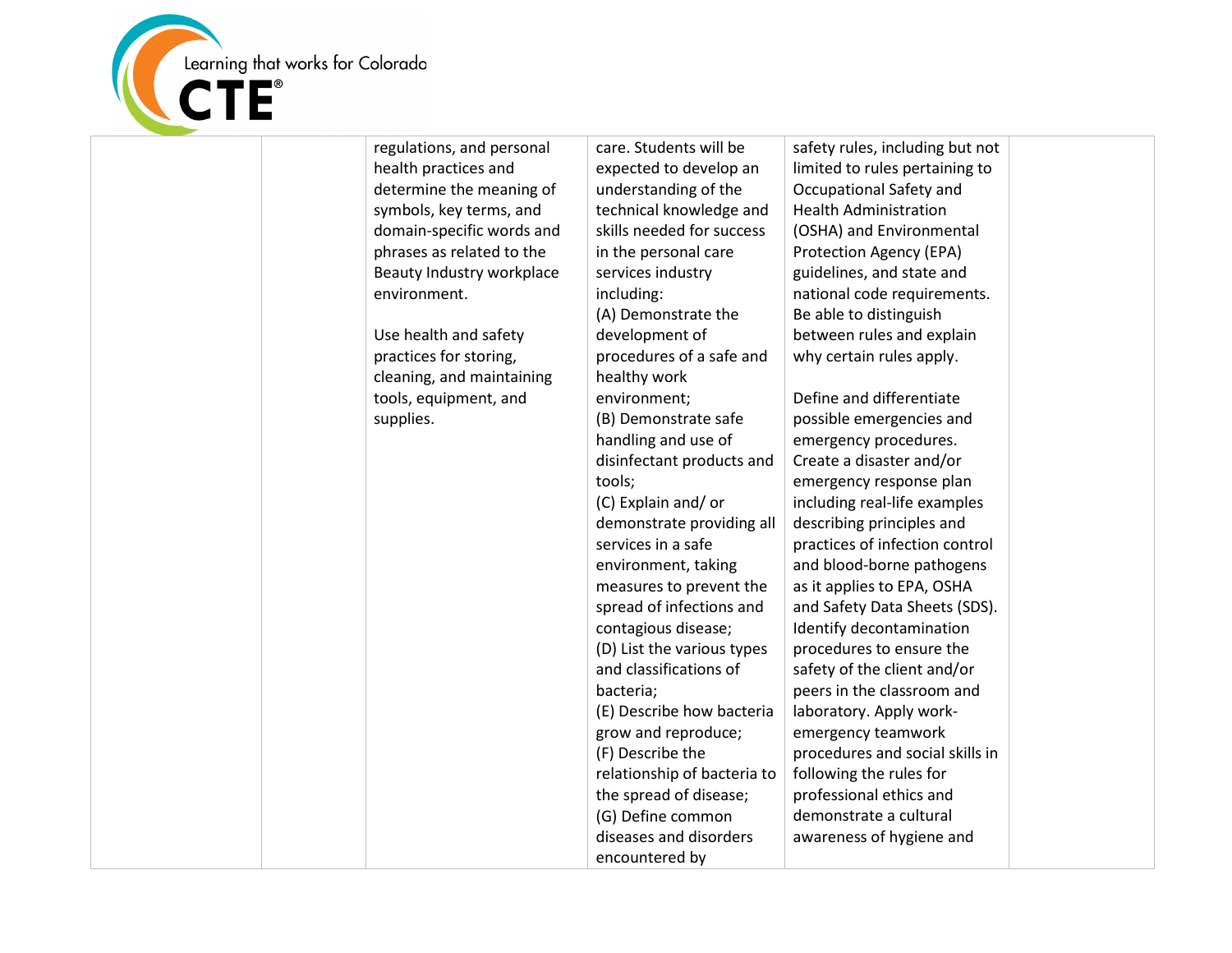

cosmetology professionals and provide brief overview of their pathology; (H) Explain and understand the importance of decontamination; and (I) Explain the difference between sanitation, disinfection, and sterilization. socialized differences by procedures for

using active listening skills.

Demonstrate proper set-up and operation of equipment and utilization of materials by mixing chemicals in appropriate proportions according to manufacturer's instructions. Clean and maintain implements by using appropriately mixed chemicals and following the decontamination of tools. Identify appropriate chemicals and perform disinfecting procedures. Describe, observe, identify,

and analyze the functions, structures, and diseases, and disorders of hair, skin and nails. Demonstrate and communicate to the client the proper care of hair, skin, and nails through cleanliness, nutrition, and healthful living. Evaluate and demonstrate proper draping, shampooing and conditioning, and rinsing as it applies to safety or diagnosis of clients.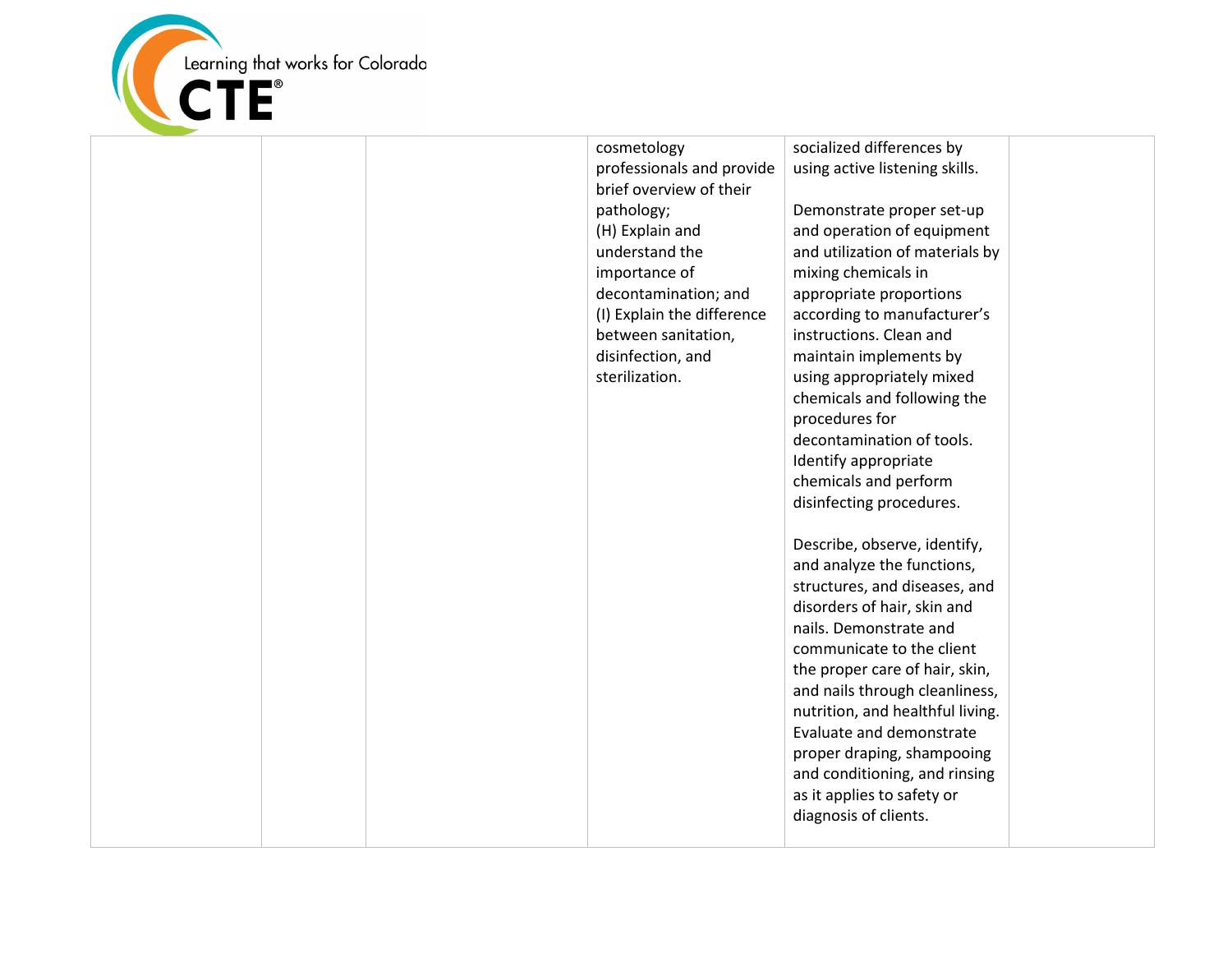

|                                                                  |                                                                                                                                                                                                                                                                                                                 |                                                                                                                                                                                                                                                                                                                                                                                                      | Compile, practice, and<br>critique procedures for<br>maintaining a safe and<br>sanitary environment for<br>clients present in a<br>cosmetology facility. Cite<br>information for the<br>Occupational Safety and<br><b>Health Administration</b><br>(OSHA) to identify<br>precautionary guidelines to<br>prevent illness,<br>communicable diseases and<br>injuries. Incorporate safety<br>procedures and complete a<br>safety test with 100 percent<br>accuracy; include exam in<br>course portfolio. |  |
|------------------------------------------------------------------|-----------------------------------------------------------------------------------------------------------------------------------------------------------------------------------------------------------------------------------------------------------------------------------------------------------------|------------------------------------------------------------------------------------------------------------------------------------------------------------------------------------------------------------------------------------------------------------------------------------------------------------------------------------------------------------------------------------------------------|------------------------------------------------------------------------------------------------------------------------------------------------------------------------------------------------------------------------------------------------------------------------------------------------------------------------------------------------------------------------------------------------------------------------------------------------------------------------------------------------------|--|
| <b>Applied Academic</b><br><b>Foundations for</b><br>Cosmetology | Understand and apply<br>scientific principles of human<br>anatomy, physiology, and<br>chemistry to hairstylist<br>services.<br>Analyze and apply<br>appropriate academic<br>standards required for<br>successful industry sector<br>pathway completion leading<br>to postsecondary education<br>and employment. | The student applies<br>academic skills to the<br>field of hairstyling. The<br>student is expected to:<br>(A) defend the<br>importance of anatomy<br>and physiology to the<br>cosmetology profession;<br>(B) distinguish body<br>tissue, body systems, and<br>their functions;<br>(C) apply knowledge of<br>the structure,<br>composition, and growth<br>of skin and hair to<br>hairstyling services; | Using research and<br>laboratory experiences,<br>analyze the effects of water<br>on shape memory and<br>chemical bonds in the hair.<br>Assess possible explanations<br>for hair breakage during<br>chemical applications to the<br>hair and develop prevention<br>methods. Include this<br>material in an informational<br>artifact to use while<br>demonstrating chemical<br>texture services.                                                                                                      |  |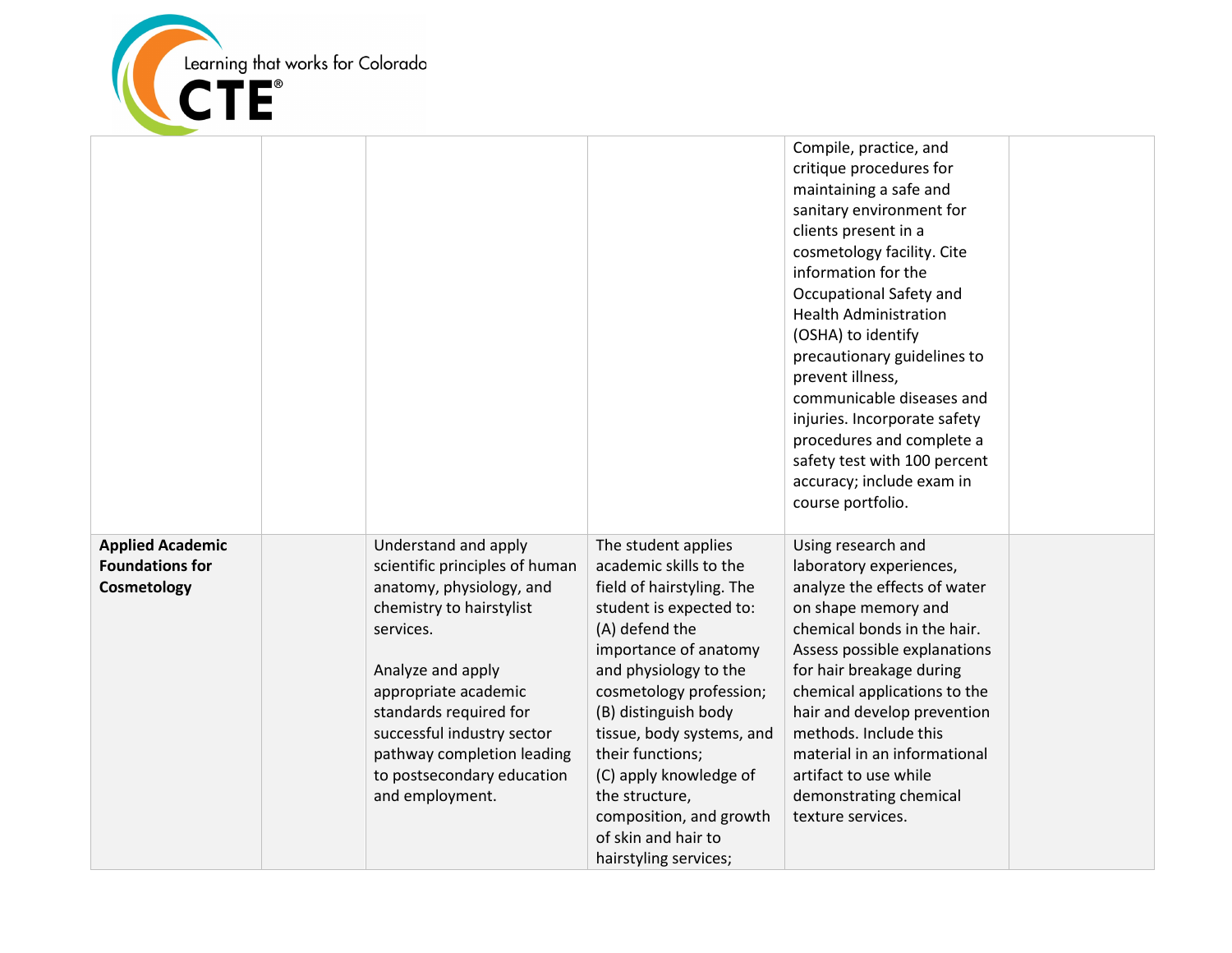

|                                                                           |                                                                                                                                                                                                                                                                                | (D) apply the principles of<br>organic and inorganic<br>chemistry;<br>(E) create solutions,<br>suspensions, and<br>emulsions that may be<br>used during cosmetology<br>services;<br>(F) apply an<br>understanding of pH and<br>the pH scale to<br>cosmetology services;<br>(G) defend the principles<br>and practices of infection<br>control, including<br>bacterial disorders and<br>diseases and viruses; and<br>(H) assess electric<br>modalities used in<br>cosmetology. | Compile a list of key<br>questions used in evaluating<br>clients' hair and formulating<br>haircolor. Discuss the<br>significance of each question<br>and the outcome for each.<br>Explain the importance<br>of performing a patch test<br>when coloring clients' hair,<br>using the U.S. Food, Drug,<br>and Cosmetic Act as<br>reference.                              |                                                                                              |
|---------------------------------------------------------------------------|--------------------------------------------------------------------------------------------------------------------------------------------------------------------------------------------------------------------------------------------------------------------------------|-------------------------------------------------------------------------------------------------------------------------------------------------------------------------------------------------------------------------------------------------------------------------------------------------------------------------------------------------------------------------------------------------------------------------------------------------------------------------------|------------------------------------------------------------------------------------------------------------------------------------------------------------------------------------------------------------------------------------------------------------------------------------------------------------------------------------------------------------------------|----------------------------------------------------------------------------------------------|
| <b>Personal and</b><br><b>Employability Skills</b><br>for Client Services | Demonstrate effective oral<br>and written communication<br>skills with diverse individuals,<br>including coworkers,<br>management, and<br>customers.<br>Understand and apply<br>knowledge of business and<br>employability skills required<br>of cosmetology<br>professionals. | The student<br>demonstrates<br>professional<br>standards/employability<br>skills as required by<br>business and industry.<br>The student is expected<br>to:<br>(A) demonstrate<br>professionalism in how to<br>dress appropriately,<br>speak politely, and<br>conduct oneself in a<br>manner appropriate for                                                                                                                                                                  | SkillsUSA Career Essentials<br>may be used as an<br>assessment for these<br>standards.<br>Demonstrate and explain the<br>rationale behind each of the<br>following concepts:<br>a. Determine the risks and<br>benefits of using specific<br>techniques in the evaluation<br>of clients' hair including but<br>not limited to: scalp care,<br>shampooing, conditioning, | SkillsUSA<br>Leadership<br>Contests<br>SkillsUSA 4 Pillars<br>SkillsUSA Career<br>Essentials |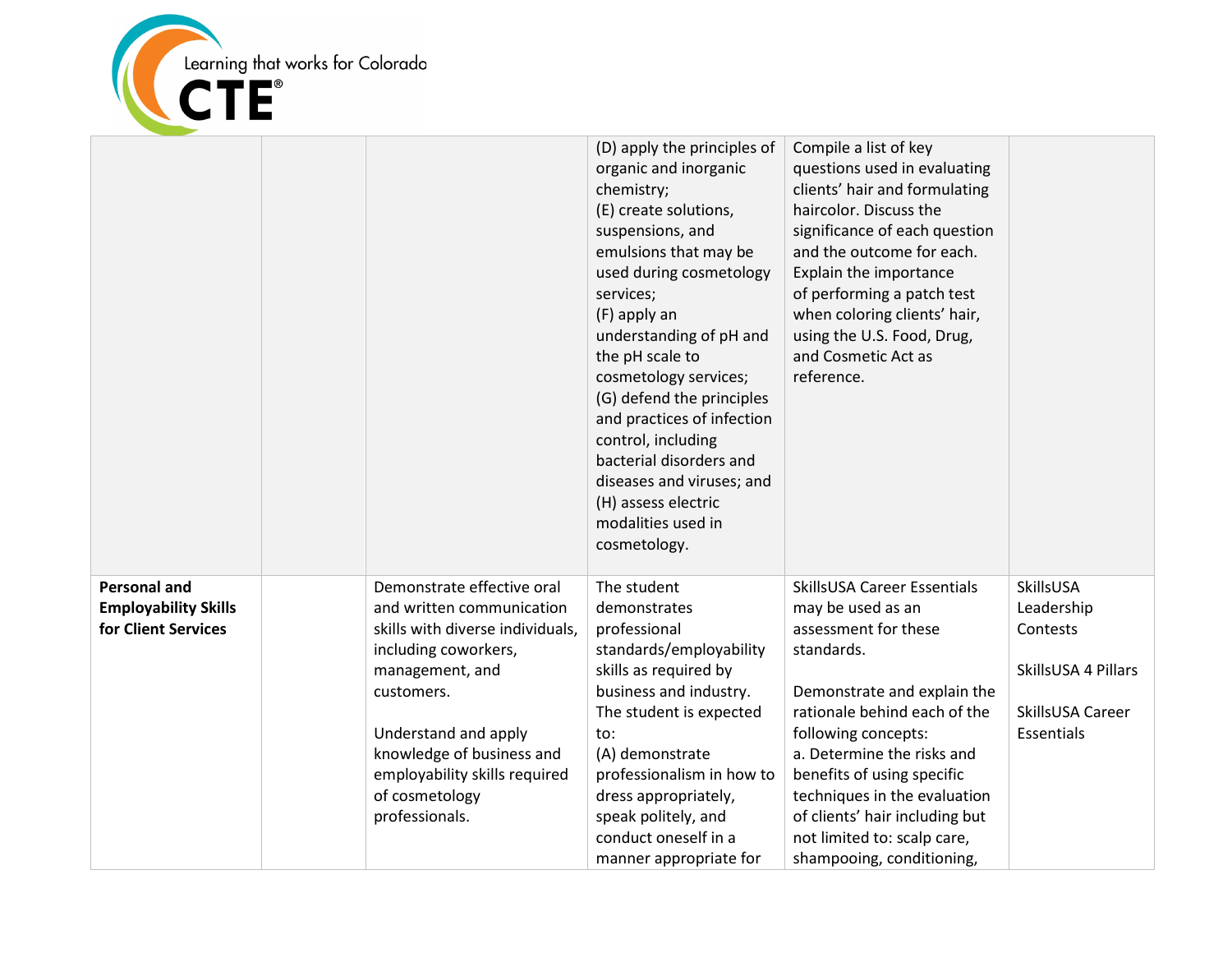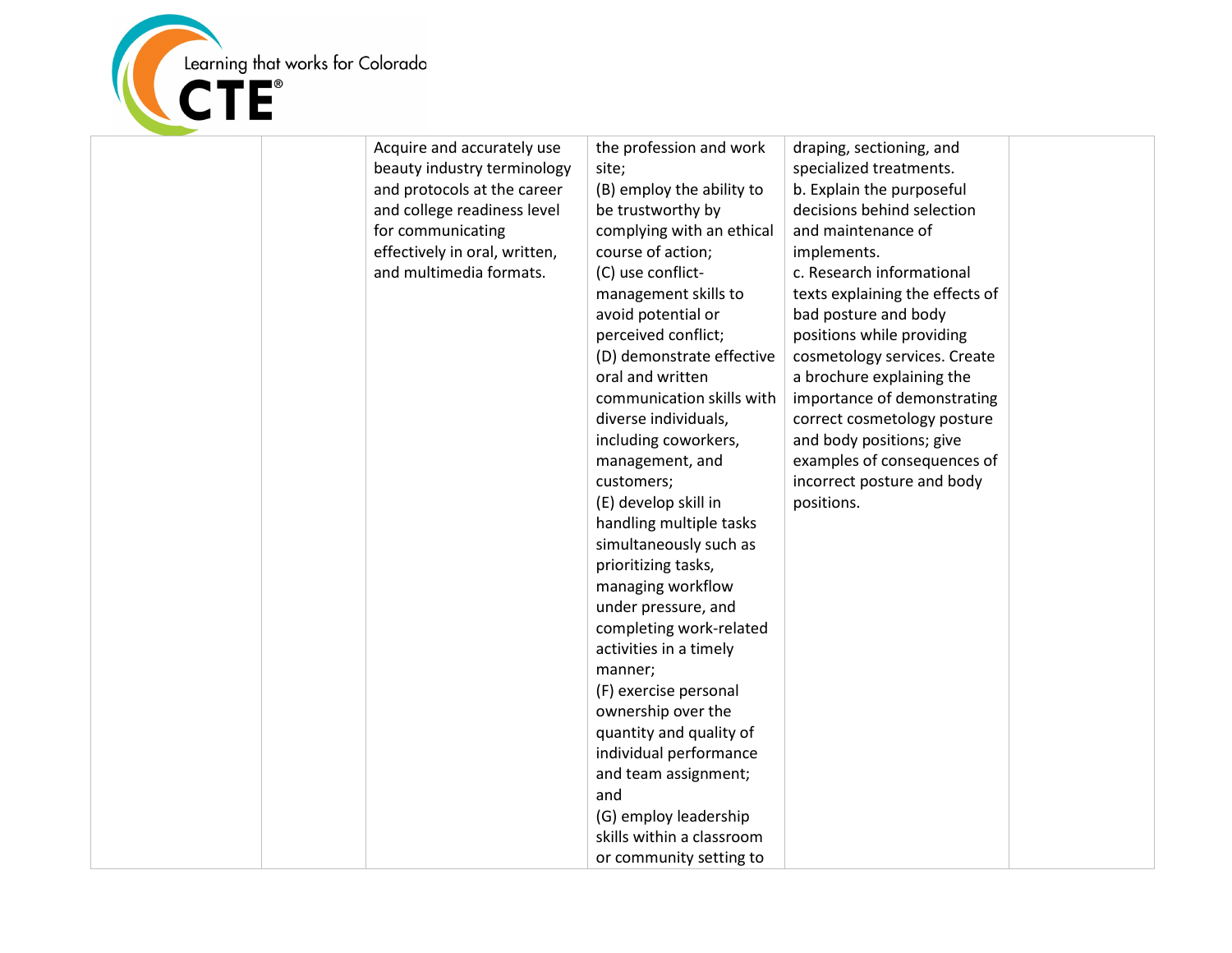

|                        |                                | maintain positive           |                                |                  |
|------------------------|--------------------------------|-----------------------------|--------------------------------|------------------|
|                        |                                | relationships.              |                                |                  |
| <b>Client Services</b> | Demonstrate knowledge of       | The student                 | <b>Advanced Hair Services:</b> | SkillsUSA        |
|                        | practical cosmetology          | demonstrates an             |                                | Contests:        |
|                        | industry skills such as        | understanding in the use    | Identify, describe, and        | Cosmetology      |
|                        | esthetics and skin care, nail  | of tools, equipment,        | effectively demonstrate        | <b>Barbering</b> |
|                        | care services, or hairstyling. | technologies, and           | advanced haircutting           |                  |
|                        |                                | materials used in           | techniques while               |                  |
|                        | Understand and apply tools     | cosmetology. The student    | employing implements           |                  |
|                        | and techniques for basic       | is expected to:             | appropriately and using        |                  |
|                        | cosmetology services.          | (A) employ safe and         | proper posture and body        |                  |
|                        |                                | effective use of tools to   | positions:                     |                  |
|                        |                                | enhance client services;    | a. Perform haircuts using      |                  |
|                        |                                | (B) use ergonomically       | guides (stationary, traveling, |                  |
|                        |                                | designed equipment to       | and combination)               |                  |
|                        |                                | promote professional        | b. Razor cutting               |                  |
|                        |                                | efficiency;                 | c. Slide cutting               |                  |
|                        |                                | (C) use available           | d. Shears-over-comb            |                  |
|                        |                                | technology sources          | e. Various weight line haircut |                  |
|                        |                                | effective in a professional | designs                        |                  |
|                        |                                | salon setting; and          |                                |                  |
|                        |                                | (D) apply universal         | Effectively demonstrate        |                  |
|                        |                                | precautions in disposal of  | advanced hairstyling           |                  |
|                        |                                | hazardous materials.        | techniques and explain how     |                  |
|                        |                                |                             | the elements and               |                  |
|                        |                                | The student applies the     | principles of design are       |                  |
|                        |                                | academic knowledge and      | incorporated.                  |                  |
|                        |                                | practical skills to         |                                |                  |
|                        |                                | simulated and actual        | Research and create an         |                  |
|                        |                                | work situations. The        | informational artifact (e.g.,  |                  |
|                        |                                | student is expected to:     | brochure, fact sheet, or       |                  |
|                        |                                | (A) apply client            | narrative) comparing and       |                  |
|                        |                                | consultation skills to      | contrasting texturizing        |                  |
|                        |                                | guide individuals in        | techniques. Include            |                  |
|                        |                                | recognizing concerns and    | illustrative examples of       |                  |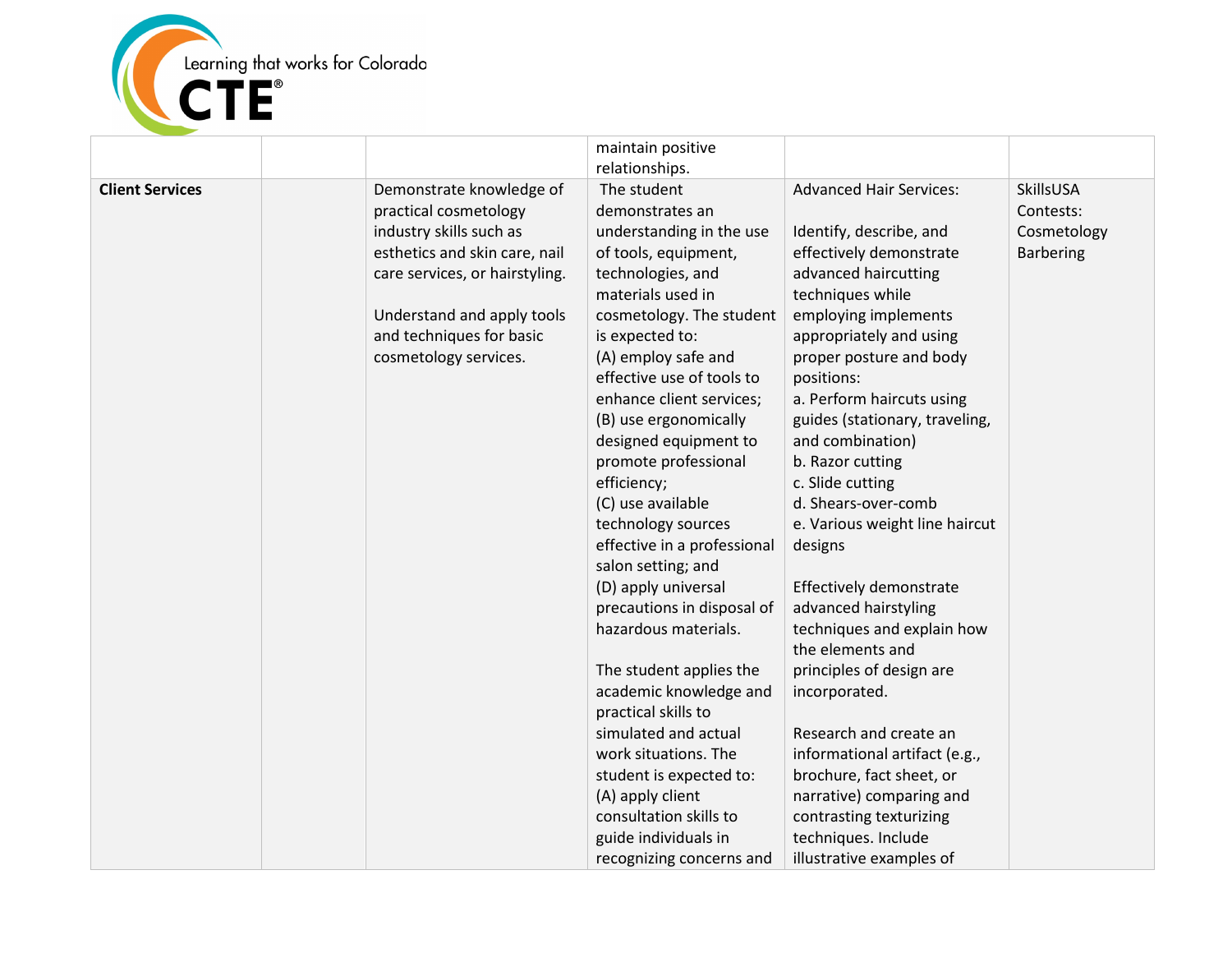

| making informed            | haircuts enhanced with          |  |
|----------------------------|---------------------------------|--|
| decisions;                 | texturized techniques.          |  |
| (B) assess client          | Include details for the         |  |
| satisfaction, procedures,  | following implements used in    |  |
| and products to facilitate | texturizing:                    |  |
| ease of consultation in    | a. Shears                       |  |
| future appointments;       | b. Razor                        |  |
| (C) analyze vendors to     | c. Thinning shears and razor    |  |
| maximize benefits for      | d. Thinning shears              |  |
| personal care clients,     | e. Free-hand slicing with       |  |
| businesses, or             | razor on the ends               |  |
| organizations;             |                                 |  |
| (D) demonstrate            | Advanced Techniques in          |  |
| proficiency of basic       | <b>Chemical Services:</b>       |  |
| haircuts such as zero      |                                 |  |
| degree, forty-five degree, | Demonstrate safe and            |  |
| ninety degree, and one     | effective concepts and          |  |
| hundred eighty degree;     | procedures in chemical          |  |
| (E) perform basic mock     | texture services to             |  |
| chemical service           | demonstrate the following       |  |
| application as required    | while adhering to all safety    |  |
| for the state practical    | processes:                      |  |
| exam; and                  | a. Perm techniques              |  |
| (F) execute shampooing,    | b. Hair relaxing techniques     |  |
| permanent waving, curl     | c. Curl re-forming (soft curl   |  |
| demonstration, blow        | permanents)                     |  |
| drying, and thermal        |                                 |  |
| curling service as         | Write a review of an effective  |  |
| required for the state     | haircolor consultation in       |  |
| practical exam.            | which the cosmetologist         |  |
|                            | establishes a                   |  |
|                            | relationship with the client,   |  |
|                            | properly assesses the client's  |  |
|                            | hair, and analyzes the client's |  |
|                            |                                 |  |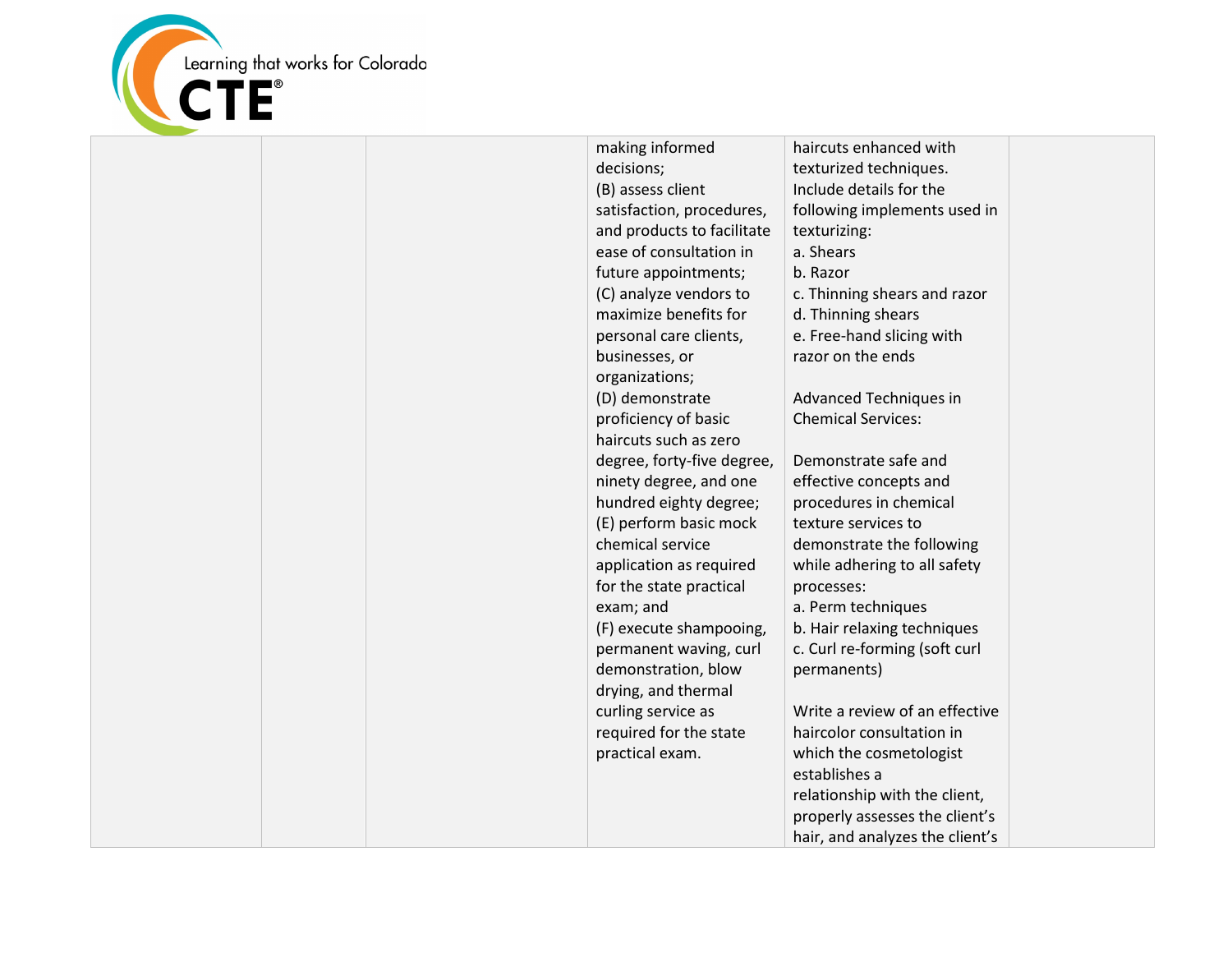

|                                                                                                                                |                                                                                                                                                                                               |                                                                                                                                                                                                                               | history of his or her hair.<br>Include details of how an<br>effective haircolor<br>consultation should<br>proceed: making<br>recommendations, review of<br>procedures, application<br>techniques, cost of<br>services, and follow-up<br>maintenance.<br>Evaluate concepts related to<br>haircoloring and demonstrate<br>the following while adhering<br>to all directions and safety<br>procedures:<br>a. Temporary haircolor<br>b. Semipermanent haircolor<br>c. Demipermanent haircolor<br>d. Single-Process Permanent<br>Color<br>e. Double-Process Permanent<br>Color<br>f. Lighteners<br>g. Toners |  |
|--------------------------------------------------------------------------------------------------------------------------------|-----------------------------------------------------------------------------------------------------------------------------------------------------------------------------------------------|-------------------------------------------------------------------------------------------------------------------------------------------------------------------------------------------------------------------------------|---------------------------------------------------------------------------------------------------------------------------------------------------------------------------------------------------------------------------------------------------------------------------------------------------------------------------------------------------------------------------------------------------------------------------------------------------------------------------------------------------------------------------------------------------------------------------------------------------------|--|
| Laws, Rules, and<br><b>Regulations (This</b><br>section may be<br>taught in any of the<br>courses in the<br>pathway sequence.) | Understand the laws, rules,<br>and regulations established<br>by Colorado State Statute<br>and the Colorado<br>Department of Regulatory<br>Agencies pertaining to<br>cosmetology professions. | The student<br>demonstrates knowledge<br>of rules and regulations<br>established by the<br>Colorado Department of<br><b>Regulatory Agencies</b><br>(DORA) Office of Barber<br>and Cosmetology. The<br>student is expected to: | Research and summarize in a<br>clear and coherent narrative<br>the legislative and electoral<br>processes of state<br>governments as it relates to<br>cosmetology actions using<br>public documents, textbooks,<br>or government websites.<br>Identify your role as well as                                                                                                                                                                                                                                                                                                                             |  |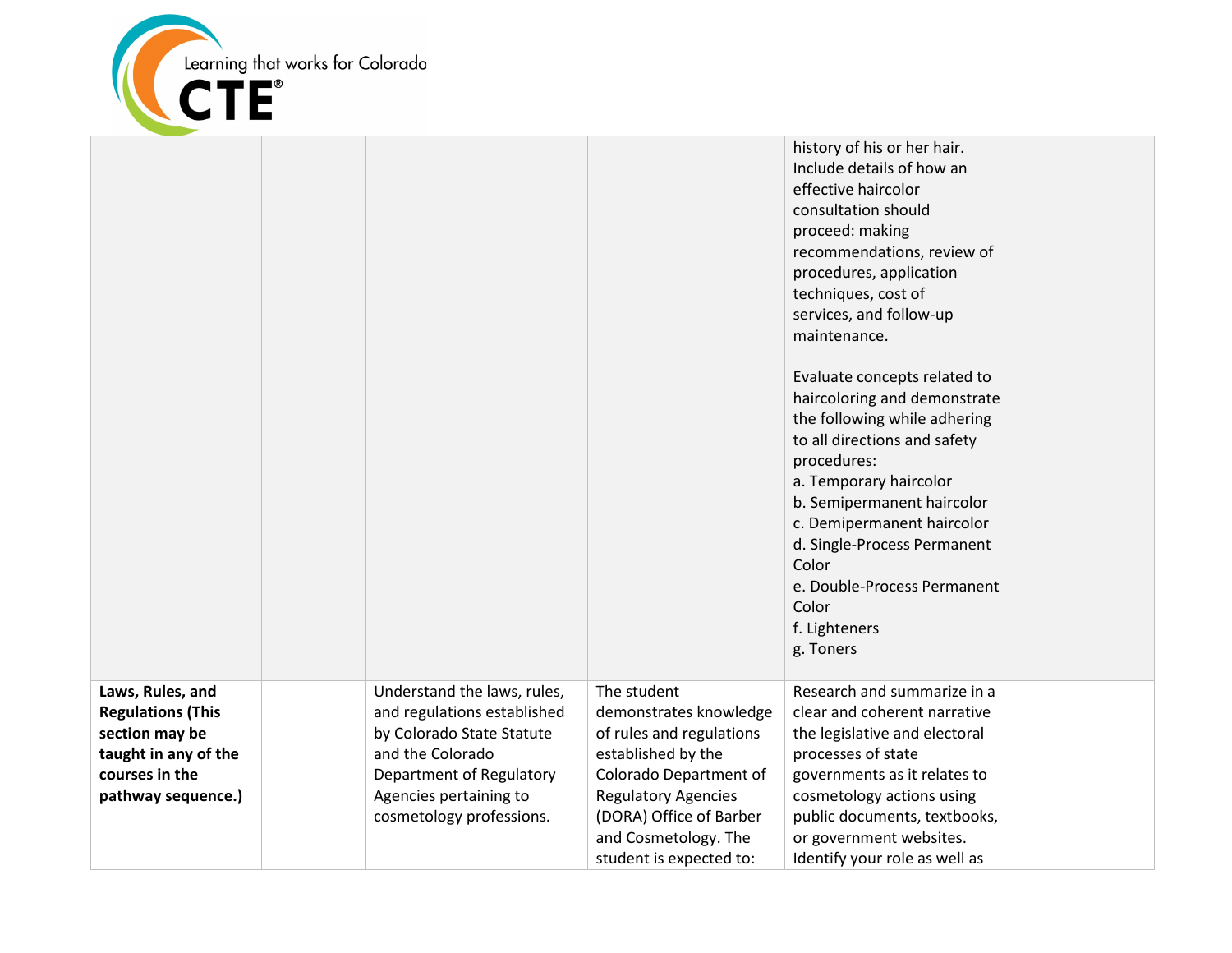

| Practice professional, ethical,<br>and legal behavior,<br>responding thoughtfully to<br>diverse perspectives and<br>resolving contradictions<br>when possible, consistent<br>with applicable laws,<br>regulations, and<br>organizational norms. | (A) apply health and<br>safety policies and<br>procedures;<br>(B) recognize risks and<br>potentially hazardous<br>situations in compliance<br>with the state rules and<br>regulations;<br>(C) comply with all<br>applicable rules, laws,<br>and regulations;<br>(D) navigate the DORA<br>website for exam<br>eligibility, exam<br>procedures, and other<br>information related to<br>licensing;<br>(E) identify licensure and<br>renewal requirements of<br>the licensee or licensed<br>cosmetology<br>establishment or school;<br>and<br>(F) explain the<br>importance of personal<br>integrity, confidentiality,<br>and ethical behavior in<br>the workplace. | the role of public agencies in<br>supporting elected officials to<br>meet goals and objectives,<br>and in endorsing approved<br>legislation or participating in<br>the public rule-making<br>process.<br>Gather research and analyze<br>information from the<br>Colorado Department of<br><b>Regulatory Agencies (DORA)</b><br>Office of Barber and<br>Cosmetology Licensure.<br>Generate a visual<br>representation (e.g., chart,<br>diagram, brochure, etc.) to<br>illustrate important<br>connections to the following:<br>a. Sanitation, disinfection,<br>and safety laws: cleaning and<br>disinfecting of implements<br>and equipment, cleaning and<br>disinfecting work<br>environment, and sanitary<br>procedures and pathogens<br>b. Licensing, certification, and<br>industry credentialing<br>requirements<br>c. Legal responsibilities,<br>behaviors, and<br>practices/procedures (ethical<br>vs. unethical, legal vs. illegal) |  |
|-------------------------------------------------------------------------------------------------------------------------------------------------------------------------------------------------------------------------------------------------|-----------------------------------------------------------------------------------------------------------------------------------------------------------------------------------------------------------------------------------------------------------------------------------------------------------------------------------------------------------------------------------------------------------------------------------------------------------------------------------------------------------------------------------------------------------------------------------------------------------------------------------------------------------------|--------------------------------------------------------------------------------------------------------------------------------------------------------------------------------------------------------------------------------------------------------------------------------------------------------------------------------------------------------------------------------------------------------------------------------------------------------------------------------------------------------------------------------------------------------------------------------------------------------------------------------------------------------------------------------------------------------------------------------------------------------------------------------------------------------------------------------------------------------------------------------------------------------------------------------------------|--|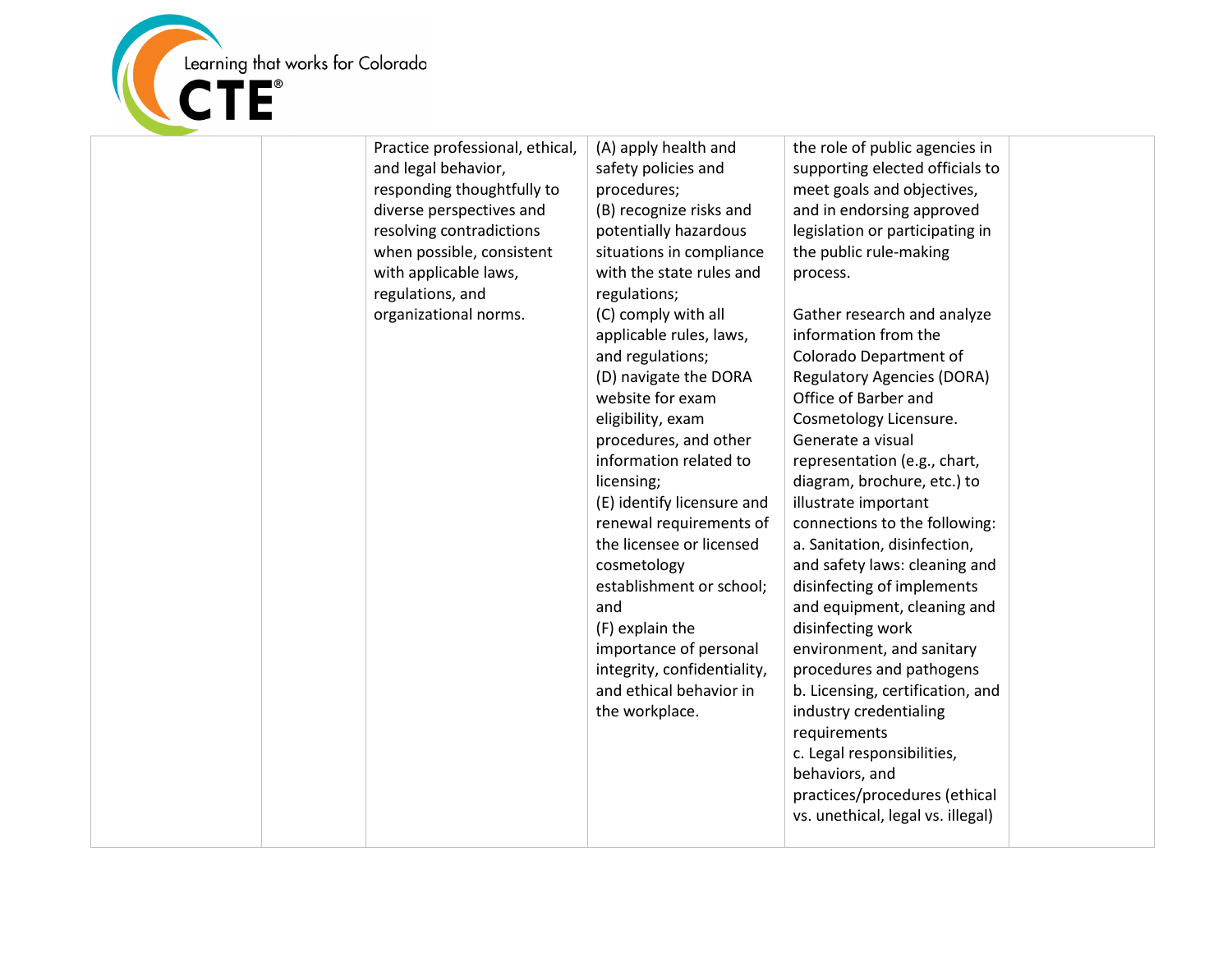

|                                          |                                                                                                 |                                                                                                                                                                                                                                                                                                                                                                                                                                                                  | Assemble a list of<br>professional and governing<br>organizations that provide<br>professional development for<br>cosmetology and barbering<br>professionals in Colorado. In<br>a written narrative, describe<br>the benefits of ongoing<br>professional development<br>including the state<br>requirements in Colorado for<br>cosmetology and barbering<br>professions.                                                                                                                                                                                               |  |
|------------------------------------------|-------------------------------------------------------------------------------------------------|------------------------------------------------------------------------------------------------------------------------------------------------------------------------------------------------------------------------------------------------------------------------------------------------------------------------------------------------------------------------------------------------------------------------------------------------------------------|------------------------------------------------------------------------------------------------------------------------------------------------------------------------------------------------------------------------------------------------------------------------------------------------------------------------------------------------------------------------------------------------------------------------------------------------------------------------------------------------------------------------------------------------------------------------|--|
| <b>Salon Business</b><br><b>Concepts</b> | Investigate concepts in<br>ownership and<br>entrepreneurial enterprise<br>for salon businesses. | Student understands<br>basic business operations<br>and environments for<br>beauty industry salons.<br>Student is expected to:<br>(A) describe key<br>components of the<br>cosmetology business<br>startup process and the<br>entrepreneur<br>environment;<br>(B) evaluate the role of<br>entrepreneurship in the<br>U.S. economy, and<br>differentiate between<br>sole proprietorship,<br>partnership, limited<br>liability company (LLC),<br>and corporations; | Describe key components of<br>the cosmetology business<br>startup process (the<br>entrepreneur, the<br>environment, the<br>opportunity, startup<br>resources, and state laws,<br>regulations, and legal<br>responsibilities). Prepare an<br>informative text to explain<br>each component and identify<br>the risks and rewards,<br>highlighting the advantages<br>and disadvantages of owning<br>a business versus working for<br>someone else.<br>Evaluate the role of<br>entrepreneurship in the U.S.<br>economy, and differentiate<br>between sole proprietorship, |  |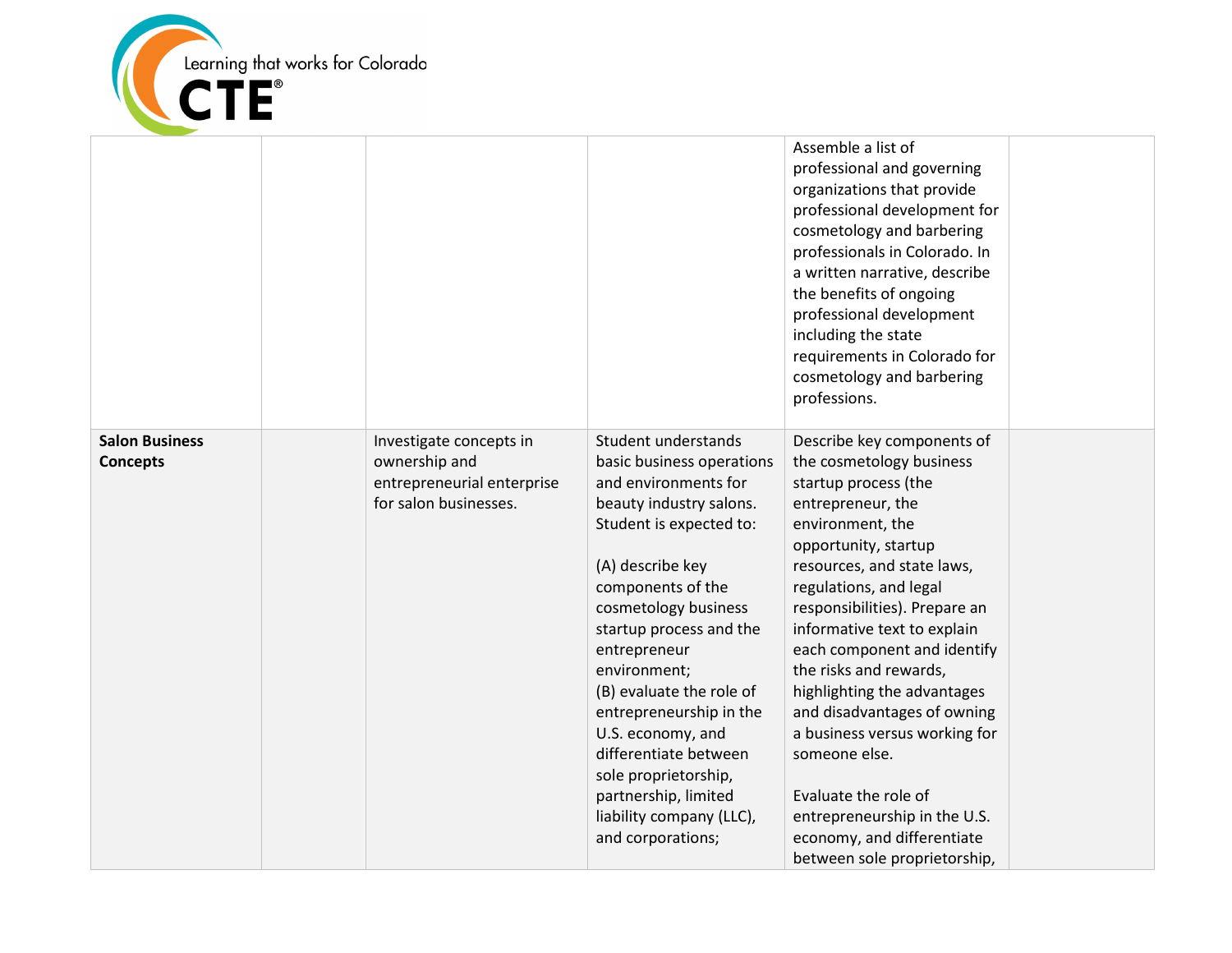

| (C) explain the purpose of<br>a business plan, and list<br>the four major parts<br>typically included<br>(business description,<br>management plan,<br>marketing plan, and<br>financial plan); and<br>(D) explore ways that<br>salons create positive<br>business environments. | partnership, limited liability<br>company (LLC), and<br>corporations. Draw evidence<br>from informational texts to<br>examine how business cycles,<br>economic indicators (i.e.,<br>interest rates, inflation, and<br>unemployment) and free<br>enterprise system<br>characteristics such as profit<br>motive, private property, and<br>competition impact business<br>decision making. Research,<br>compare and contrast<br>investment opportunities and<br>compile a list of advantages<br>and disadvantages of<br>business ownership. |  |
|---------------------------------------------------------------------------------------------------------------------------------------------------------------------------------------------------------------------------------------------------------------------------------|------------------------------------------------------------------------------------------------------------------------------------------------------------------------------------------------------------------------------------------------------------------------------------------------------------------------------------------------------------------------------------------------------------------------------------------------------------------------------------------------------------------------------------------|--|
|                                                                                                                                                                                                                                                                                 | Describe the importance of<br>developing a business plan<br>when seeking out potential<br>investors or lenders.<br>In preparation for a future<br>career as a salon owner,<br>develop an original business<br>philosophy detailing one's<br>beliefs for how a business<br>should be run including a<br>baseline budget and financial<br>goals, money management<br>concepts, procedures and<br>strategies, and necessary<br>personal characteristics of a<br>successful entrepreneur;                                                    |  |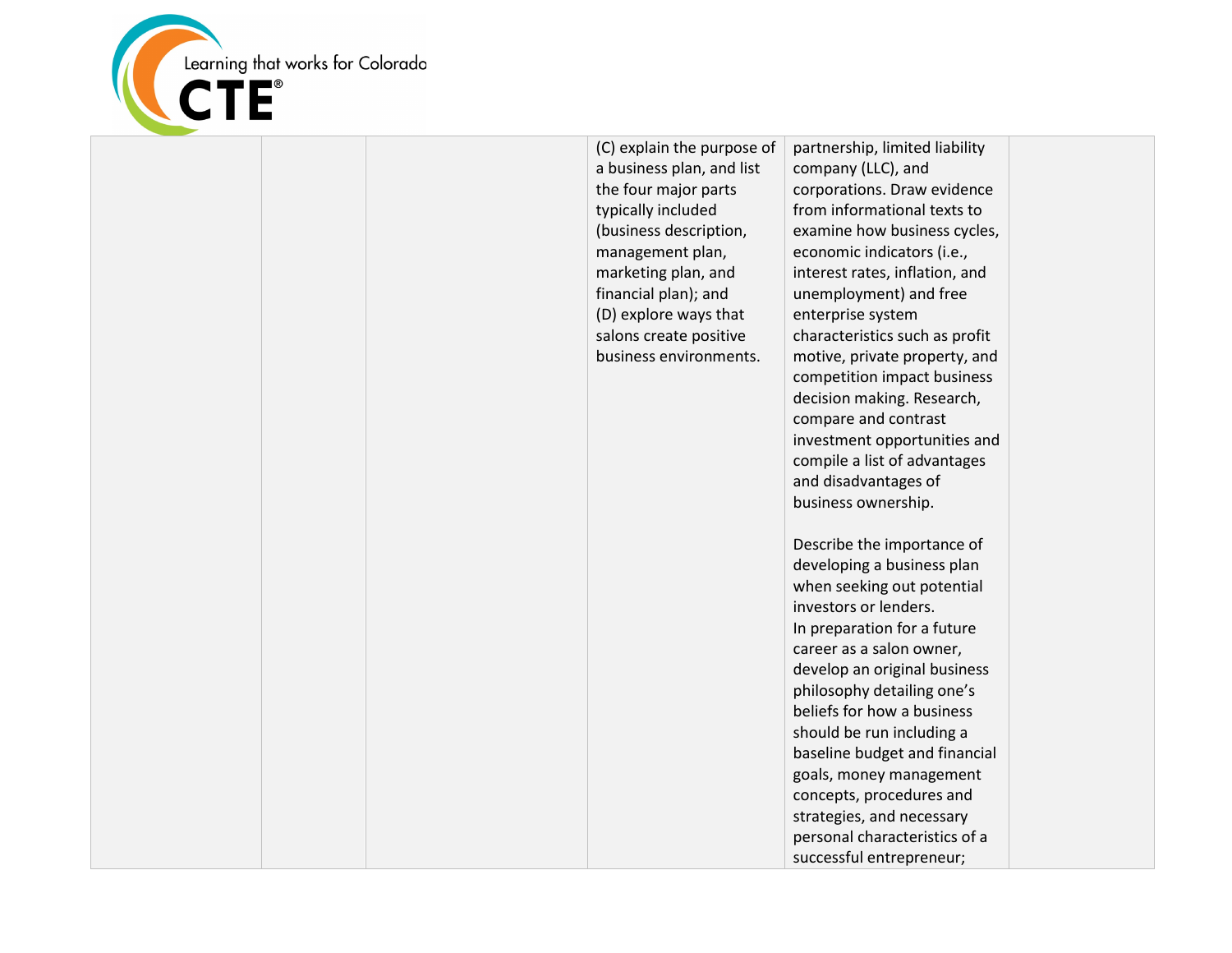

integrate this with the previous written philosophy of design.

Research and examine startup costs, operating costs, overhead, and personal expenses by researching and developing a financial statement based on local salon models obtained from public records or business websites. Contact local lending institutions regarding requirements for business loans and needed documentation such as personal income statement, tax records, credit reports, loan history, and personal investment. Prepare financial statements, charts and graphs for the proposed business plan, including but not limited to: a. Estimated start-up costs b. Projected Income Statement c. Projected Balance Sheet d. Cash Flow

Develop a customer profile with a detailed description of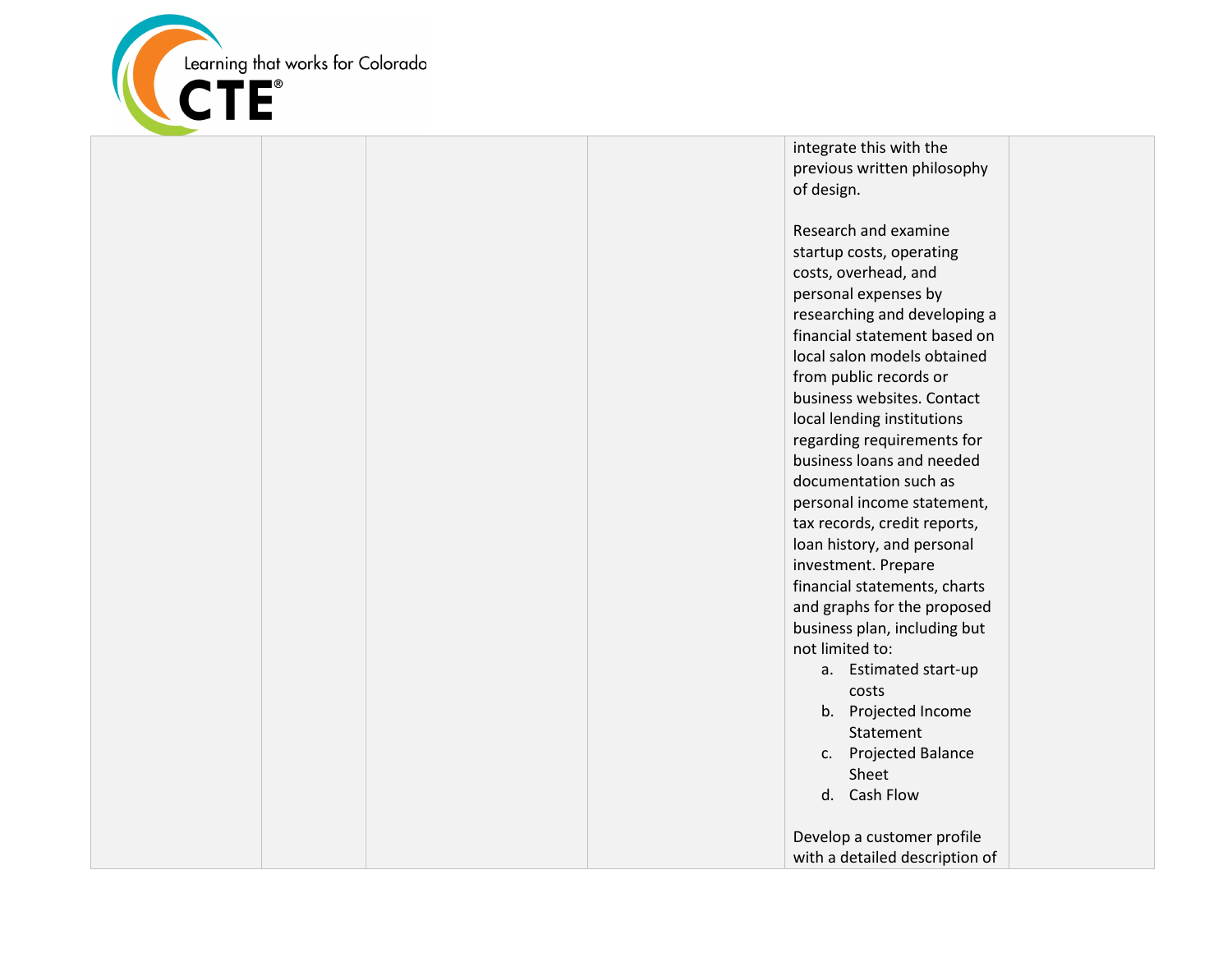

the potential target market for the proposed business based on demographic, geographic, psychographic, and behavioral information. Assess the viability of the profile for the proposed business by determining number of customers, reachability, desire for product and conservation of resources. Include these findings in the business plan's overview and market analysis section. Investigate marketing and distribution methods for the salon's products and services. Research possible manufacturers; study distribution considerations of the products and services, (including transportation, storage, handling, and packaging for products and staffing, training, and evaluation for services); Explain marketing decisions, such as cost-saving benefits to the business' bottom line. Prepare a sample service contract with a potential vendor for first year of business.